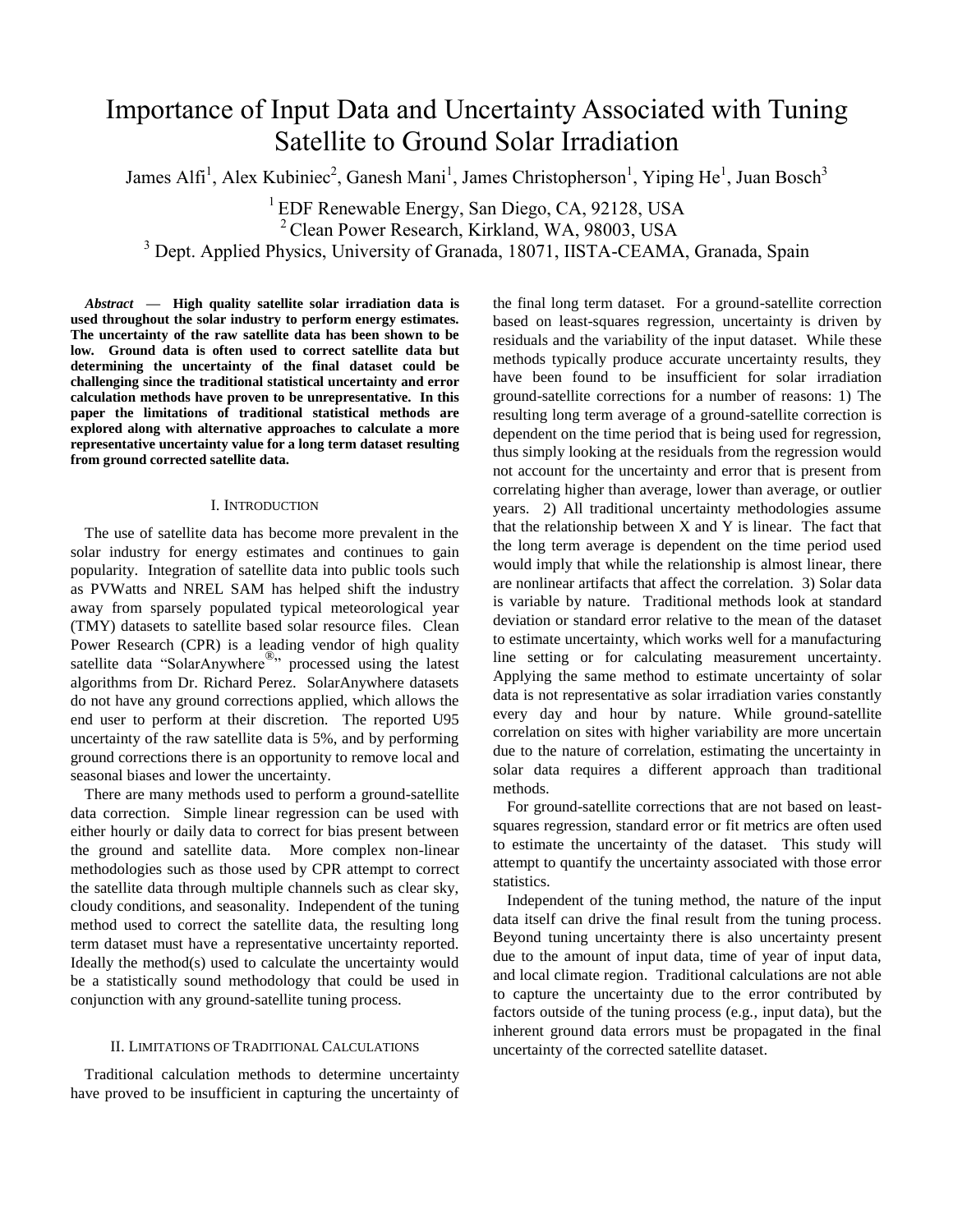## III. IMPORTANCE OF INPUT DATA

The ground data itself could introduce uncertainty to the tuning process in three ways: 1) The length of the input data. More input data will usually have a lower uncertainty than less input data. A larger or longer set of input data will be a more representative sample of the population and lower the uncertainty. However, Figure 1 shows that this relationship is non-linear. 2) The specific time of year that the data covers. Different times of the year have different seasonal biases, which can either increase or decrease uncertainty. For example, data sampled in winter may have a higher uncertainty whereas data sampled in summer may have a lower uncertainty. 3) The local climate of the site. Different sites and climates have differing uncertainties due to the length, time of year that the data is sampled, and the variability in the climate itself.

CPR has developed a method for quantifying these uncertainties:

- 1. Data Selection: Minute level Ground Irradiance data from the SURFRAD and ISIS stations were used for the study. The choice to use these datasets was due to the long term nature of the measurements (10+ years), the quality of the sensors and measurements, and the geographic spread of the stations.
- 2. Data Quality Control: Minute level ground data was converted to hour ending averages and compared to hour ending SolarAnywhere data. Bad data and night time values were removed.
- 3. Varying input data length and time of year: Data from 2005 through 2015 was used for all sites. The data was broken up into 1-24 month segments through the 2005-2015 period. For each site there would be 132 one month segments, 131 two month segments, 130 three month segments, and so on.
- 4. Tuning: CPR's dual sliding window tuning [3] was performed and tuning parameters were determined for each month segment, and applied to the full 11-year time period. The mean bias error (MBE) between the ground and the newly tuned 11-year data was calculated. This step was repeated for all sites and each set of month segments (1-24 months).
- 5. Results: The MBE was calculated for each of the resulting tuned datasets and the standard deviation of the MBEs were calculated for all of the monthly segments and for each site. The resulting standard deviations of the MBEs were graphed.

The long term data was separated into rolling fixed length periods of time to determine the effects of using data from different times of year and different years on the tuning process. Varying the lengths of the fixed rolling periods allows for the impact associated with length of time to also be quantified.

From the resulting MBE distributions, the uncertainty can be quantified by looking at the standard deviation. Quantifying the uncertainty of the tuning process based on varying location, length of ground dataset, and time of year allows for the determination of the minimum number of months needed to achieve a certain level of uncertainty. Based on this it is possible for an uncertainty to be reported for a tuning process based on the region and the amount of ground data present for tuning.

Figures 1 and 2 show the results of the CPR tuning based methodology using rolling and varying lengths of input data. There is a clear trend indicating that more months of ground data used for the tuning process, the lower the associated standard deviation of the MBEs of the tuned data. At around 11 months of ground data the improvement in the standard deviation of MBE starts to become asymptotic. The relative decrease in standard deviation per added month of data becomes minimal after 12 months of ground data is used for tuning.



Figure 1: Standard Deviation of Tuned MBEs

Some sites require less ground data than others to reach a low level of uncertainty. For example, locations such as Madison, Bismarck, Desert Rock, Bonville, and Albuquerque all have standard deviations of MBE below 2% when using only 12 months of ground data for the tuning process. These results could be used to determine the ideal amount of ground data that needs to be collected based on proximity of the project site to the ground stations used in this study, or based on matching climate regions. For example, the Madison site has a very low standard deviation even at the 9-month sample-level. This would suggest that at locations near or similar to the Madison site, 9 months of input ground data for tuning may have an acceptable level of uncertainty. For a broader picture the average standard deviation of the 14 sites may be more useful. If 2% standard deviation is the maximum acceptable level of uncertainty associated with the tuning process, then 12 months of data on average has a standard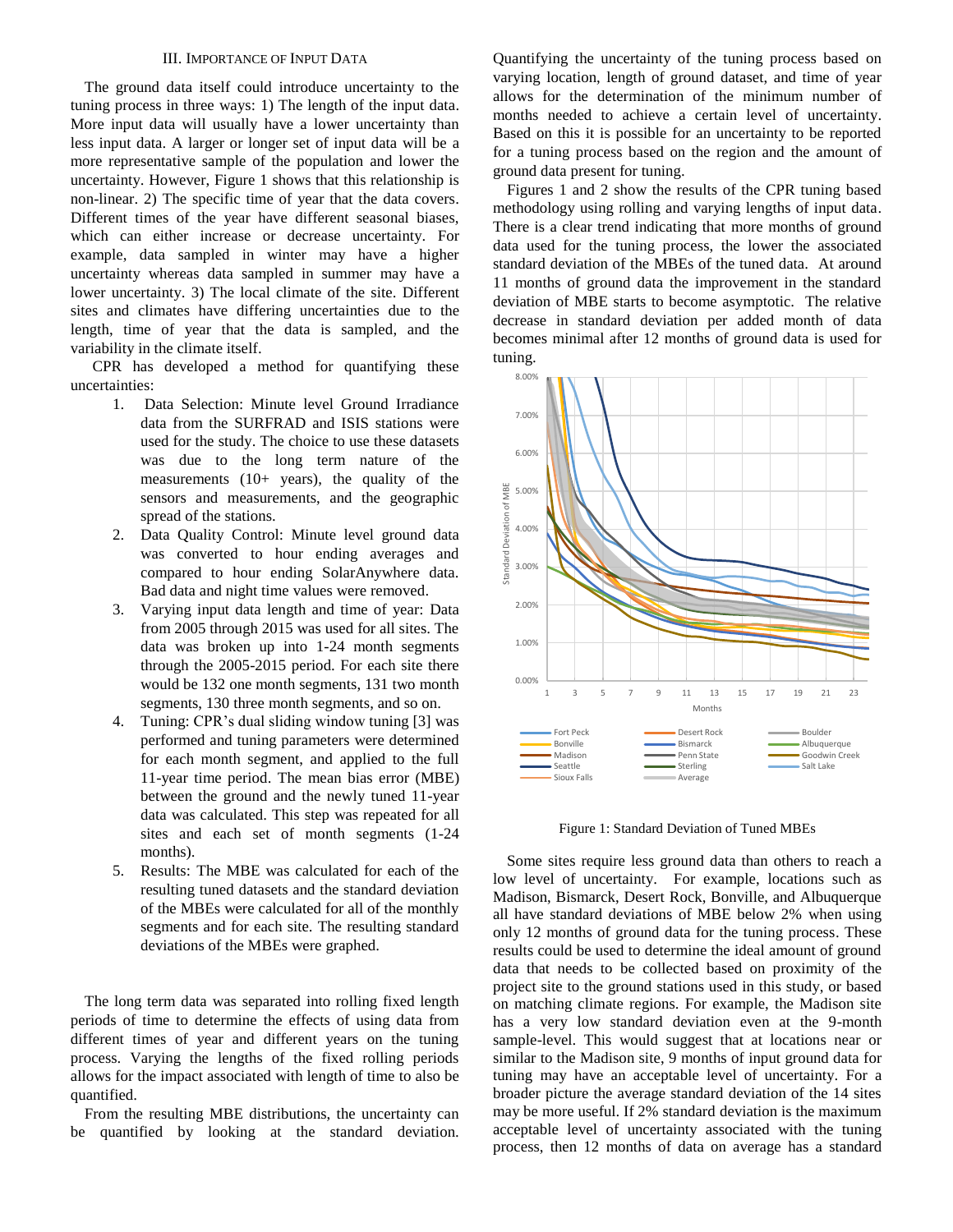deviation of 2.02% and 13 months of data on average has a standard deviation of 1.98%. These results can be used to assign an uncertainty associated with tuning for a given length of ground data and sites with similar climate or sites located near one of the 14 stations used.



Figure 2: Tuning Results for Varying Rolling Periods at the SURFRAD station located in Desert Rock

Figure 2 illustrates the impact of different time periods on the tuning process. The MBE which is on the y-axis changes as the time period changes. Clearly tuning processes are sensitive to the time period, even if the length of time is the same. A clear seasonal signal is present, especially at the 6 month level. This is due to the misrepresentative nature of only sampling the summer or winter months. A sample with an exceptionally sunny or cloudy bias will cause the tuning to perform poorly as seen at Desert Rock 8/1/2009 at the 6 month sample level. As more data is used, the results have reduced variance because the sample becomes more representative of the entire dataset, implying a reduction in the uncertainty associated with tuning. Desert Rock is an ideal location to show limited uncertainty associated with tuning due to the relatively low variance in the irradiance at this site.

Plotting all the MBEs after tuning for all sites provides insight on the normality of the tuning process. Figure 3 is a histogram of MBEs for all sites using 12-24 month segments.



Figure 3: Histogram of MBEs for all sites 12-24 month segments

Month segments with lengths of 1-11 months were not included in this figure because those lengths of time were determined to be too sensitive to seasonal biases and only enhance the negative skew already present. The negative skew is due to the effect cloudy months, or month segments that include disproportionate amounts of winter months, have on the tuning and in turn the uncertainty. All MBEs for month segments 12-24 for all sites are present in Figure 3. This shows all the possible resultant MBEs after tuning. The MBEs greater than  $\pm 3\%$  represent the less than ideal tuning scenarios for above average cloudy periods, periods that disproportionately sample summer or winter months, sites with more variable climates, or a combination of all three. However, 90.30% of MBEs fall below  $\pm 3\%$  so the uncertainty for all sites with 12-24 months of ground data is low.

#### IV. BASIS FOR A NEW UNCERTAINTY CALCULATION

Noting the limitations of traditional uncertainty calculation method, and the need to have a representative uncertainty reported for each tuned dataset, an iterative Monte Carlo based simulation should provide the most representative uncertainty. By performing an adequate number of iterations, the results should converge and a distribution should be formed by the results. Assuming the resulting distribution (of annual  $kWh/m^2$  in this case) is normal, relative standard error could be used to generate a more representative uncertainty value.

There are many ways that a Monte Carlo simulation could be applied to the data. Based on what is known about groundsatellite correlations, ideally the amount of data used in each iteration and the time period used for each iteration would change. To explore the applicability of a Monte Carlo approach, a site was chosen with 30 months of ground data. A total of 46,656 iterations were run consisting of a groundsatellite correction based on every possible combination of 30 months to form a 12 month period. The resulting distribution as seen in Figure 4 was tri-modal. A deeper look at the results revealed that each of the three distinct peaks in the distribution represented each of the three years that the data was sampled from.



Figure 4: Histogram Based on 12 Month Combination Method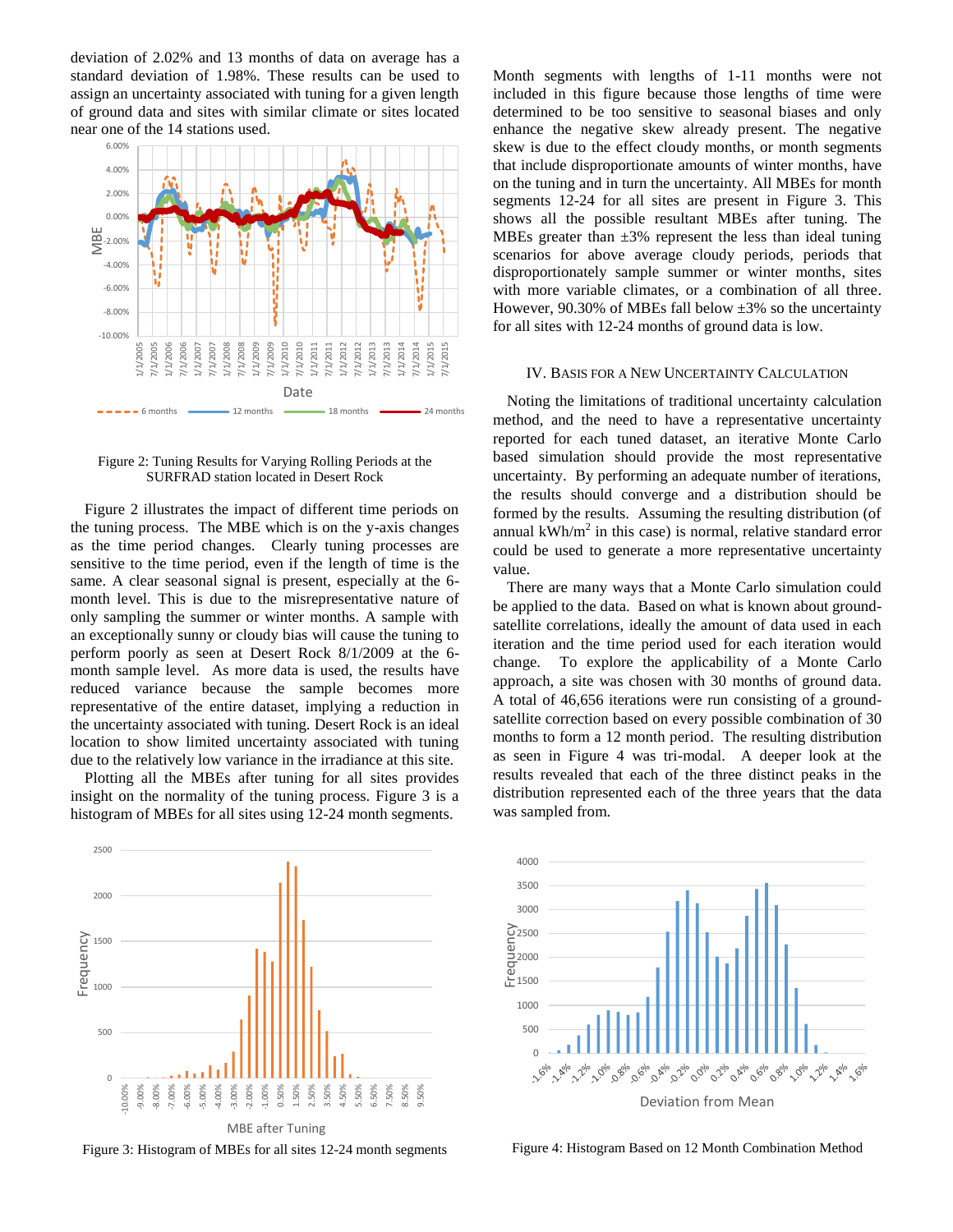The Monte Carlo simulations for combinations of 12 month periods confirm that the result is dependent on the time period used. Also, this method is not adequate to calculate uncertainty because of a few reasons, 1) it ignores the impact of including more than 12 months of ground data in each iteration, 2) longer amounts of ground data will result in exponentially larger number of possible combinations and the computing limit of standard computers might be reached quickly, and 3) the resulting distribution might not be normal in some cases, which would make any uncertainty calculation difficult.

## V. PROPOSED METHODOLOGY

The methodology developed to calculate uncertainty for ground-satellite correlations combines bootstrapping and a Monte Carlo based approach. Bootstrapping provides the ability to run a countless number of iterations with a limited amount of data. Input ground and satellite data can be daily sums or hourly data, in either case the same uncertainty calculation process can be used. However, hourly data is recommended since more data points are available. There is no requirement on size of the dataset, but according to the results shown in Section III at least one full year of ground data is highly recommended in most cases.

EDF Renewable Energy has developed the following method for quantifying the uncertainty:

- 1. Data pairs were randomly sampled from the available dataset. The amount of data to be sampled from each month was randomly varied for each iteration between 50% and 100% of all available data pairs. Linear weighting was used to heavily weight smaller sample sizes because there is no need to run 100% of the samples more than once, and less possibilities exist as the sample percentage increases.
- 2. All of the data pairs for each of the 12 months (including all available years of data) were aggregated. The number of data pairs sampled for each iteration was based on the sampling percentage that was randomly determined for the iteration in step 1.
- 3. The ground-satellite correction was performed based on the randomly sampled data. In regards to this study, the correction was performed based on linear regression of the concurrent ground and satellite data pairs. An ordinary least-square coefficients were generated for each of the twelve months, and also an annual least-square coefficients were generated based on all sampled data pairs. Monthly coefficients were used to correct the long term satellite data. If the coefficient of determination for a given month was poor, then the annual coefficient was used for the given month.
- An annual P50 long term mean (GHI kWh/yr) was generated.
- 5. The process was repeated at least 50,000 times or until convergence occurs.
- 6. Output of each iteration is the annual P50 long term mean and the random sampling percentage which was used for the iteration.
- 7. Deviation of each iteration from the annual P50 long term mean generated using the entire dataset was calculated. A histogram was created with the results from all of the iterations.
- 8. The relative standard error (RSE) was calculated representing the standard uncertainty (U68) resulting from the tuning process.

$$
RSE = \frac{\sigma}{\mu}
$$

Implementation of the described methodology could be done using a scripting language, FORTRAN, or Matlab. EDF Renewable Energy has developed a proprietary FORTRAN program which performs the Monte Carlo simulation and also provides the user with additional inputs and outputs.

# VI. RESULTS AND DISCUSSION

The proposed uncertainty calculation methodology was evaluated with hourly solar irradiance data from EDF Renewable Energy owned solar meteorological stations and also the SURFRAD meteorological stations. From the SURFRAD stations, three years of good quality ground data without missing values were chosen for this study. All simulations were run for 50,000 times and convergence was seen at this number of iterations.

Summary of the results from the study is shown in Table 1.

| <b>Station Location</b> | No. of<br>Months of<br>Ground<br>Data | Calculated<br><b>RSE</b><br>of the<br>Tuning<br>Process | Total<br>Uncertainty<br>(U68) |
|-------------------------|---------------------------------------|---------------------------------------------------------|-------------------------------|
| Blythe, CA              | 40                                    | 0.13%                                                   | 1.45%                         |
| Mojave, CA              | 33                                    | 0.10%                                                   | 1.45%                         |
| Moore's Crossing, TX    | 27                                    | 0.28%                                                   | 1.47%                         |
| Long Island, NY         | 17                                    | 0.60%                                                   | 1.56%                         |
| Corcoran, CA            | 24                                    | 0.12%                                                   | 1.45%                         |
| Boulder, CO*            | 36                                    | 0.24%                                                   |                               |
| Desert Rock, CA*        | 36                                    | 0.11%                                                   |                               |
| Fort Peck, MT*          | 36                                    | 0.22%                                                   |                               |
| Goodwin Creek, MS*      | 36                                    | 0.17%                                                   |                               |

Table 1: Results of Uncertainty Calculation Using the Proposed Method \*SURFRAD Meteorological Stations